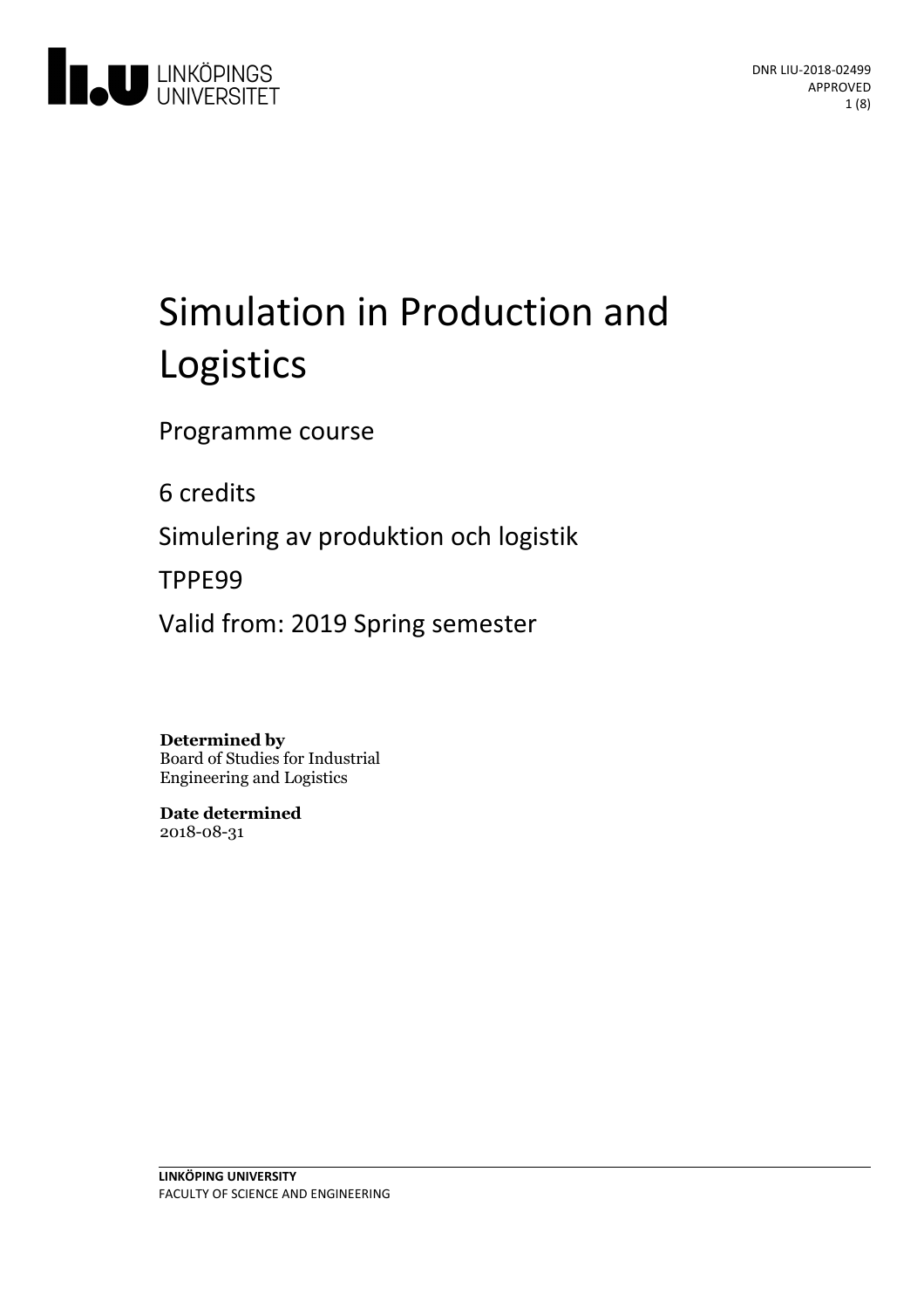# Main field of study

Industrial Engineering and Management

Course level

Second cycle

# Advancement level

A1X

# Course offered for

- Master's Programme in Industrial Engineering and Management
- Industrial Engineering and Management International, M Sc in Engineering
- Industrial Engineering and Management, M Sc in Engineering
- Mechanical Engineering, M Sc in Engineering

# **Prerequisites**

Basic course in mathematical statistics, basic course in logistics management and/or operations management.

# Intended learning outcomes

The main goal of this course is to provide students with advanced level knowledge in discrete-event simulation (DES) methodology and application in the analysis of production and logistics systems. The course therefore provides practical experience in DES modeling coupled with theoretical depth in applied DES methods. After the course the student should be able to:

- 
- Describe fundamental concepts in discrete-event simulation. List and explain advantages and disadvantages of simulation asan analysis tool.
- Model stochastic input data with probability distributions and assess the
- Build simulation models of production systems and logistics systems.<br>• Perform advanced system analysis by experimental design with simulation
- models and draw conclusions from stochastic simulations.

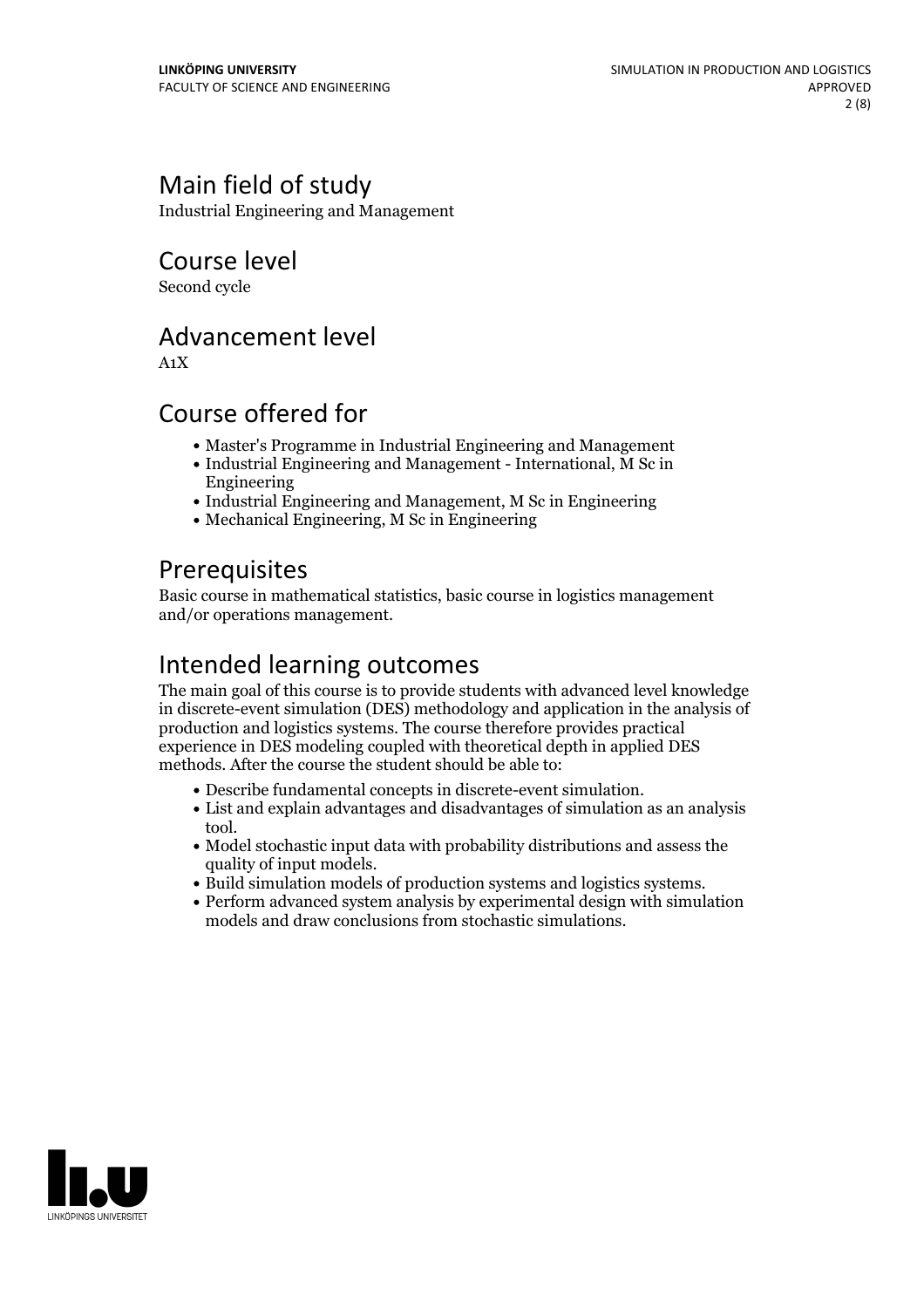### Course content

- 
- 
- 
- 
- 
- 
- Fundamental concepts in discrete-event simulation.<br>
Simulation study methodology. Steps in a simulation study.<br>
Input modelling.<br>
Verification and validation of simulation models.<br>
Experimentation and output anal systems.

# Teaching and working methods

The course is organized in lectures, modelling classes (tutorials), and computer labs.

### Examination

| TEN1                                                       | Written examination | 3 credits | U, 3, 4, 5 |
|------------------------------------------------------------|---------------------|-----------|------------|
| LAB1                                                       | Computer labs       | 3 credits | U, 3, 4, 5 |
| The final grade is a combination of the individual grades. |                     |           |            |

# Grades

Four-grade scale, LiU, U, 3, 4, 5

### Department

Institutionen för ekonomisk och industriell utveckling

# Director of Studies or equivalent

Helene Lidestam

### Examiner

Fredrik Persson

# Course website and other links

<http://www.iei.liu.se/prodek/utbildning/>

# Education components

Preliminary scheduled hours: 58 h Recommended self-study hours: 102 h

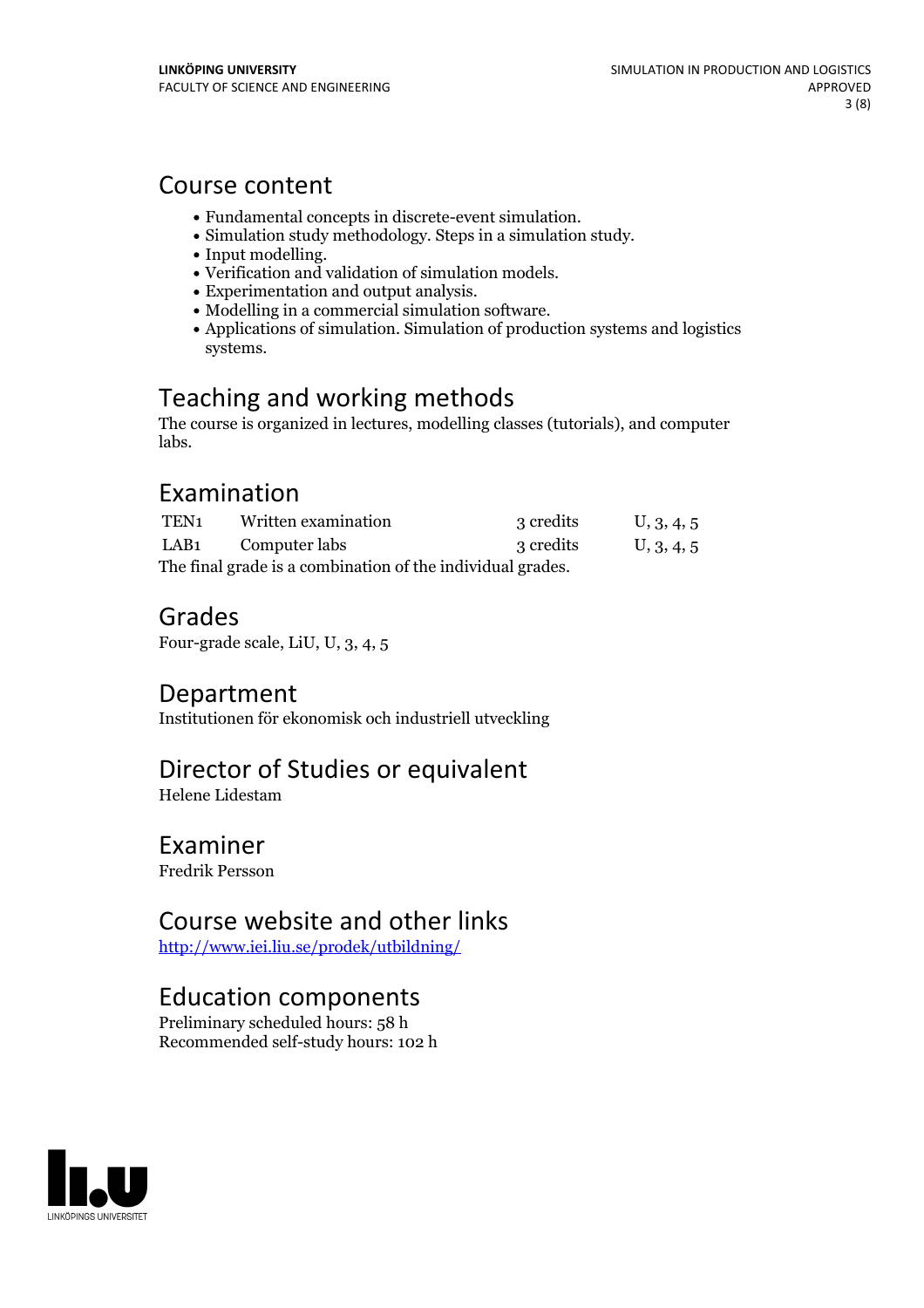# Course literature

### **Books**

Robinson, Stewart, (2014) *Simulation : the practice of model development and use* 2. ed. Houndmills, Basingstoke, Hampshire ; New York, NY : Palgrave Macmillan, 2014 ISBN: 9781137328021, 1137328029

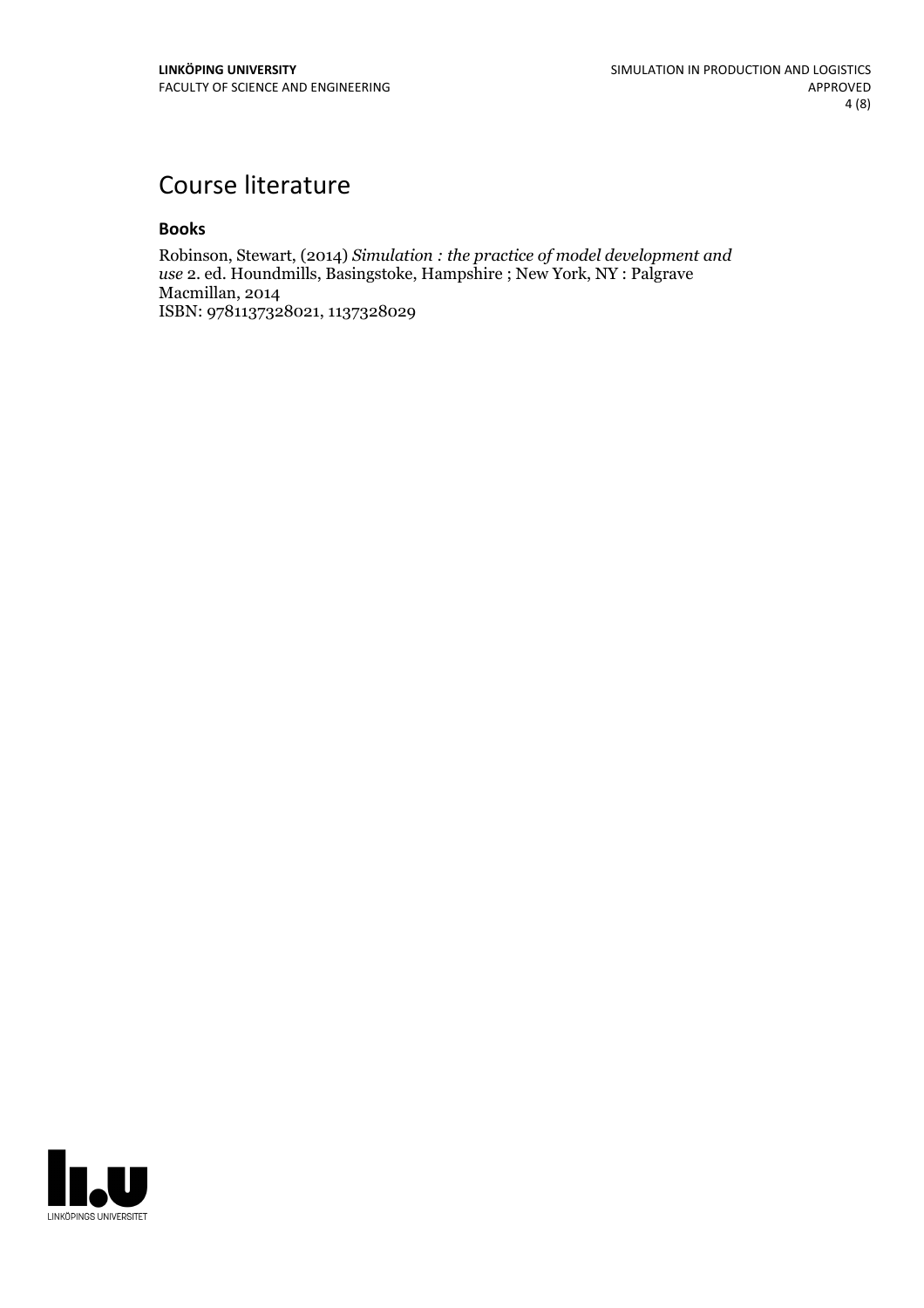# **Common rules**

### **Course syllabus**

A syllabus has been established for each course. The syllabus specifies the aim and contents of the course, and the prior knowledge that a student must have in order to be able to benefit from the course.

### **Timetabling**

Courses are timetabled after a decision has been made for this course concerning its assignment to a timetable module. A central timetable is not drawn up for courses with fewer than five participants. Most project courses do not have a central timetable.

### **Interrupting a course**

The vice-chancellor's decision concerning regulations for registration, deregistration and reporting results (Dnr LiU-2015-01241) states that interruptions in study are to be recorded in Ladok. Thus, all students who do not participate in a course for which they have registered must record the interruption, such that the registration on the course can be removed. Deregistration from <sup>a</sup> course is carried outusing <sup>a</sup> web-based form: www.lith.liu.se/for-studenter/kurskomplettering?l=sv.

### **Cancelled courses**

Courses with few participants (fewer than 10) may be cancelled or organised in a manner that differs from that stated in the course syllabus. The board of studies is to deliberate and decide whether a course is to be cancelled orchanged from the course syllabus.

### **Regulations relatingto examinations and examiners**

Details are given in a decision in the university's rule book: http://styrdokument.liu.se/Regelsamling/VisaBeslut/622678.

### **Forms of examination**

### **Examination**

Written and oral examinations are held at least three times a year: once immediately after the end of the course, once in August, and once (usually) in one of the re-examination periods. Examinations held at other times are to follow a decision of the board of studies.

Principles for examination scheduling for courses that follow the study periods:

courses given in VT1 are examined for the first time in March, with re-

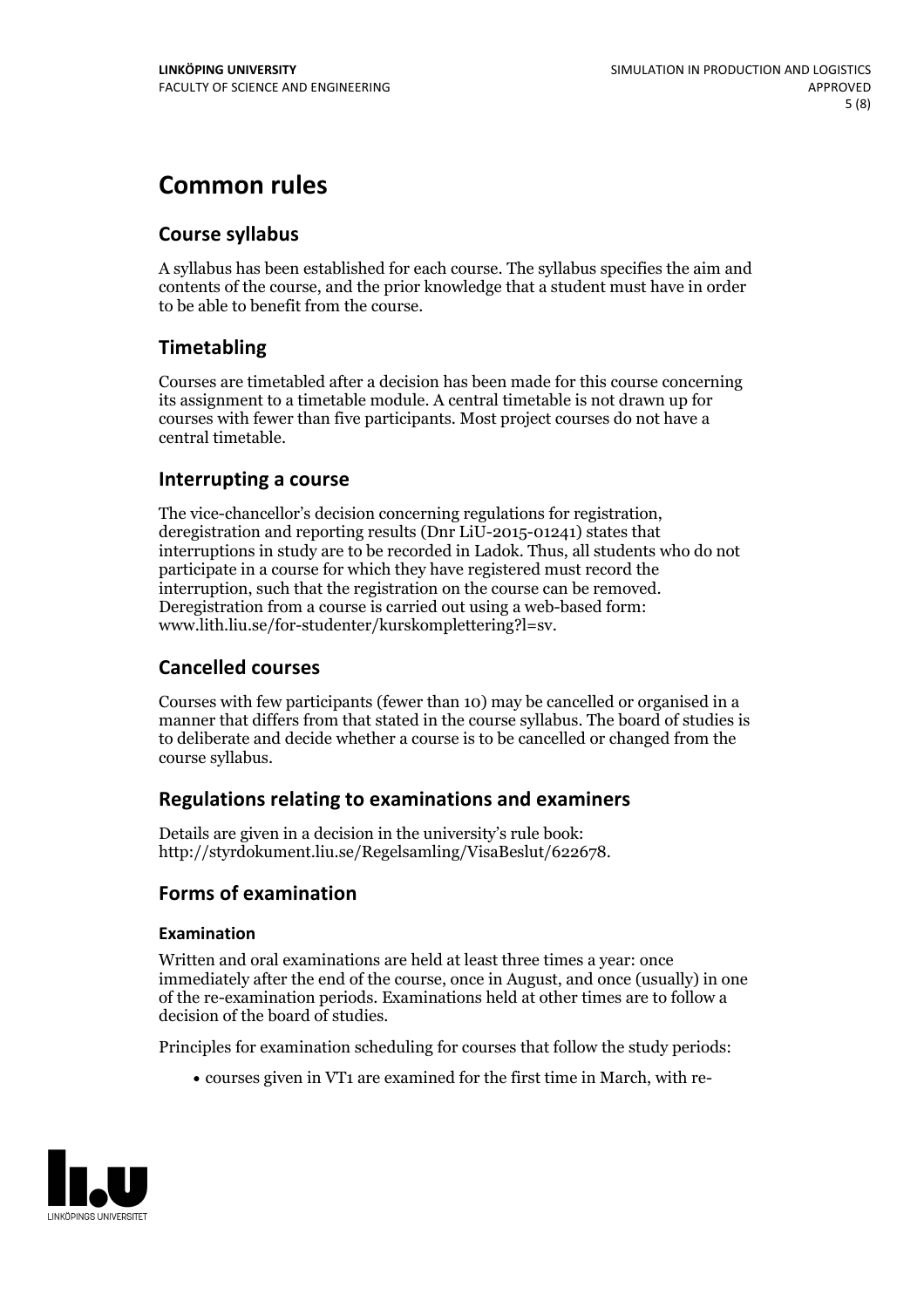examination in June and August

- courses given in VT2 are examined for the first time in May, with re-examination in August and October
- courses given in HT1 are examined for the first time in October, with re-examination in January and August
- courses given in HT2 are examined for the first time in January, with re-examination at Easter and in August.

The examination schedule is based on the structure of timetable modules, but there may be deviations from this, mainly in the case of courses that are studied and examined for several programmes and in lower grades (i.e. 1 and 2).

- Examinations for courses that the board of studies has decided are to be held in alternate years are held only three times during the year in which
- the course is given.<br>• Examinations for courses that are cancelled or rescheduled such that they are not given in one or several years are held three times during the year that immediately follows the course, with examination scheduling that corresponds to the scheduling that was in force before the course was cancelled or rescheduled.<br>• If teaching is no longer given for a course, three examination occurrences
- are held during the immediately subsequent year, while examinations are at the same time held for any replacement course that is given, or alternatively in association with other re-examination opportunities. Furthermore, an examination is held on one further occasion during the next subsequent year, unless the board of studies determines otherwise.<br>• If a course is given during several periods of the year (for programmes, or
- on different occasions for different programmes) the board orboards of studies determine together the scheduling and frequency of re-examination occasions.

#### **Registration for examination**

In order to take an examination, a student must register in advance at the Student Portal during the registration period, which opens 30 days before the date of the examination and closes 10 days before it. Candidates are informed of the location of the examination by email, four days in advance. Students who have not registered for an examination run the risk of being refused admittance to the examination, if space is not available.

Symbols used in the examination registration system:

- \*\* denotes that the examination is being given for the penultimate time.
- \* denotes that the examination is being given for the last time.

#### **Code of conduct for students during examinations**

Details are given in a decision in the university's rule book: http://styrdokument.liu.se/Regelsamling/VisaBeslut/622682.

### **Retakes for higher grade**

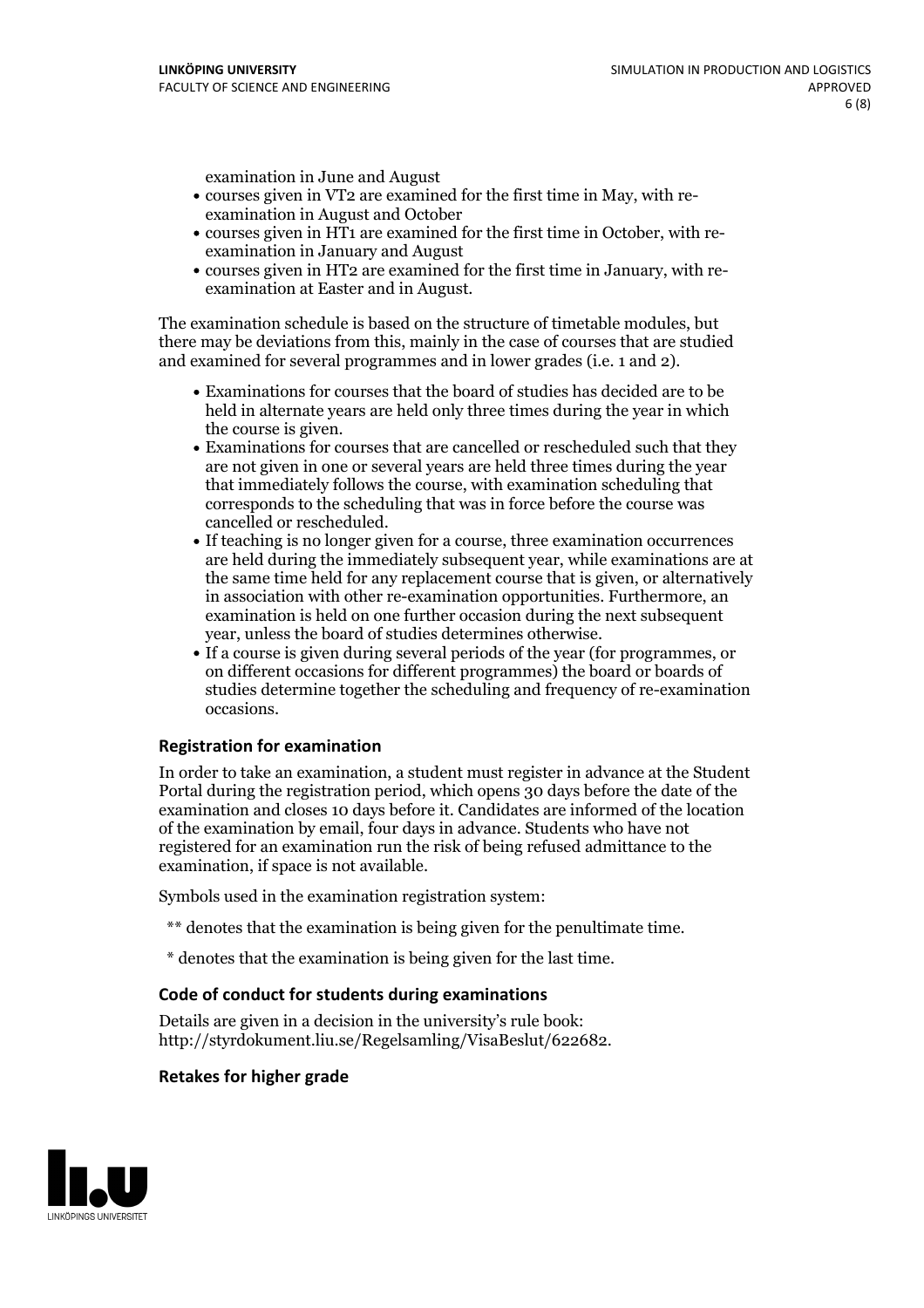Students at the Institute of Technology at LiU have the right to retake written examinations and computer-based examinations in an attempt to achieve a higher grade. This is valid for all examination components with code "TEN" and "DAT". The same right may not be exercised for other examination components, unless otherwise specified in the course syllabus.

### **Retakes of other forms of examination**

Regulations concerning retakes of other forms of examination than written examinations and computer-based examinations are given in the LiU regulations for examinations and examiners, http://styrdokument.liu.se/Regelsamling/VisaBeslut/622678.

#### **Plagiarism**

For examinations that involve the writing of reports, in cases in which it can be assumed that the student has had access to other sources (such as during project work, writing essays, etc.), the material submitted must be prepared in accordance with principles for acceptable practice when referring to sources (references or quotations for which the source is specified) when the text, images, ideas, data, etc. of other people are used. It is also to be made clear whether the author has reused his or her own text, images, ideas, data, etc. from previous examinations.

A failure to specify such sources may be regarded as attempted deception during examination.

#### **Attempts to cheat**

In the event of <sup>a</sup> suspected attempt by <sup>a</sup> student to cheat during an examination, or when study performance is to be assessed as specified in Chapter <sup>10</sup> of the Higher Education Ordinance, the examiner is to report this to the disciplinary board of the university. Possible consequences for the student are suspension from study and a formal warning. More information is available at https://www.student.liu.se/studenttjanster/lagar-regler-rattigheter?l=sv.

#### **Grades**

The grades that are preferably to be used are Fail (U), Pass (3), Pass not without distinction  $(4)$  and Pass with distinction  $(5)$ . Courses under the auspices of the faculty board of the Faculty of Science and Engineering (Institute of Technology) are to be given special attention in this regard.

- 1. Grades U, 3, 4, 5 are to be awarded for courses that have written
- examinations. 2. Grades Fail (U) and Pass (G) may be awarded for courses with <sup>a</sup> large degree of practical components such as laboratory work, project work and group work.

### **Examination components**

- 
- 1. Grades U, 3, 4, <sup>5</sup> are to be awarded for written examinations (TEN). 2. Grades Fail (U) and Pass (G) are to be used for undergraduate projects and other independent work.